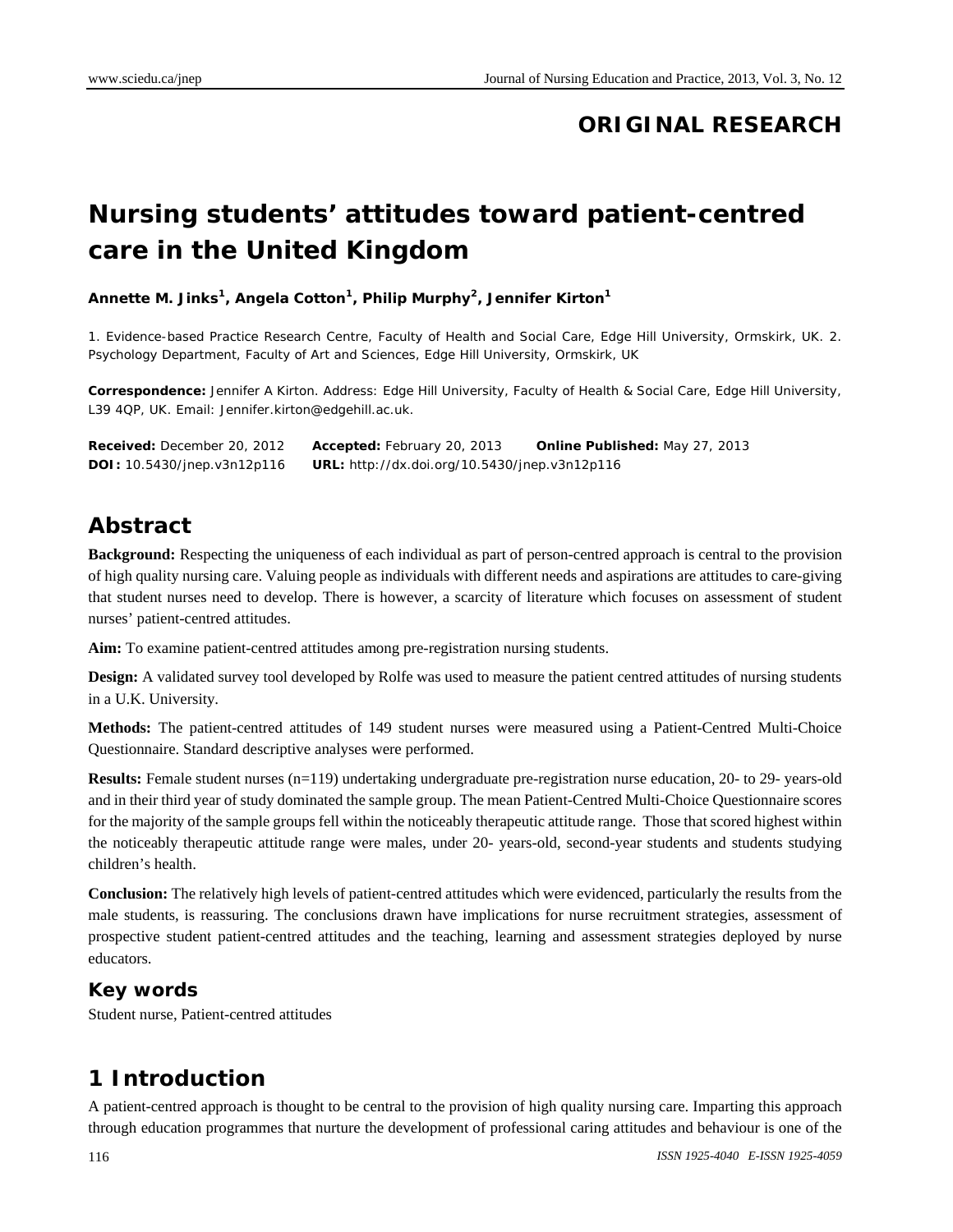key concerns of the study undertaken. The aim of this study is to examine the patient-centred attitudes of a sample of undergraduate pre-registration student nurses (SNs). Patient-centred attitudes were measured using the Patient-Centred Multi-Choice Questionnaire (PMQX) developed by Rolfe in 1993<sup>[1]</sup>.

#### **Background**

What constitutes patient-centred care may be the subject of ambiguity with some researchers describing the approach as one where health professionals 'try to enter the patient's world to see the illness through the patient's eyes'(p1087)  $^{[2]}$ . Important to this approach is the use of good inter-personal relationship skills which authors, such as Reynolds <sup>[3]</sup>, describe as being the "soft skills" needed by health professionals. These types of values may be traced back to a number of major philosophical traditions of the Nineteenth Century including that of the person-centred approach to counselling that was developed by the American psychologist Carl Rogers <sup>[4]</sup>. Rogers' humanistic model of counselling practice moved away from the old doctor/patient model of the counsellor as an expert, authority figure who knew everything about the client to one where understanding the uniqueness of the individual and a professionals' responses to a patients' wants needs, and preferences are central. Rogers<sup>[4]</sup> gives the core attributes needed by counsellors in order to bring about therapeutic change as being: empathy which encompasses experiencing an accurate, empathic understanding of the client's awareness of his own experience, unconditional positive regard which means the counsellor is accepting and non-judgemental of the client, and congruence which Rogers believes is where the counsellor, in the confines of the therapeutic relationship, is consistent and genuine. Rolfe<sup>[1]</sup> when developing the PMQX, which was used to measure student nurses' patient-centred attitudes in the present study, employed Rogers's attitudes of empathy, respect and genuineness as underpinning concepts. The importance of such concepts to nursing practice remains constant through time as review of the literature reveals. For example, they are similar to those identified by Mead and Bowers  $^{[2]}$  who have conducted a review of the empirical literature concerning patient-centredness. Whilst Mead and Bower's [2] work focuses on the delivery of high quality care by physicians, nevertheless it is possible to distil some comparisons to Roger's constructs and patient-centred nursing care. For example, Mead and Bowers' themes of 'the patient as person' and 'therapeutic alliances' relate directly to Roger's concepts of empathy and congruence.

Other researchers which focus on high quality nursing care underwrite the continuing importance of Rogers' [4] values in understanding the uniqueness of the individual and person-centred approaches as being central to all nursing actions. For example, Bouthillette <sup>[5]</sup> in a Canadian qualitative study found oncology patients valued eight attributes of effective nursing care which in turn related to general outcomes, such as a sense of wellbeing. A sense of wellbeing is described by Bouthillette <sup>[5]</sup> as feeling more comfortable and at ease and includes the components of trust, optimism, and authenticity or freedom to be themselves. Many of these values directly relate to those of Rogers' [4] attributes for person-centred care. Similarly, Murphy  $\left[6\right]$  in a study conducted in Ireland, investigates what the components of good nursing care are for older people and identifies that individualised care which focuses on patient choice and involvement in decision-making is essential to patient-centred approaches to care.

Imparting patient-centred skills to student nurses is of key concern to nurse educators [7-9]. For example, Skaalvik et al. [7] in a Norwegian study describes how student nurses learn person-centred approaches to care of patients with Alzheimer's disease through clinical experiences. Skaalvik et al. [7] relate how caring for patients with Alzheimer's disease may cause frustration, sadness, fear and increasing lack of empathy. Some of the students studied by Skaalvik et al. [7] experienced limited learning regarding person-centred approaches to caring for these same patients. However, the information obtained in the study was used to develop strategies as to how student learning could be improved. Furthermore Christiaens et al. <sup>[8]</sup> conducted a study in the United States (U.S.) which examines the advice expert holistic nurses give to nursing students regarding the theory and practice of holistic nursing. Examples of the most common advice from the experts to the nursing students include the importance of person-centred care, empathy and touch.

There is however a scarcity of literature focusing on the development of patient-centred attitudes in more formal academic situations such as University studies. Jinks  $\left[9\right]$  purports nurse educators in the United Kingdom (U.K.) may act as role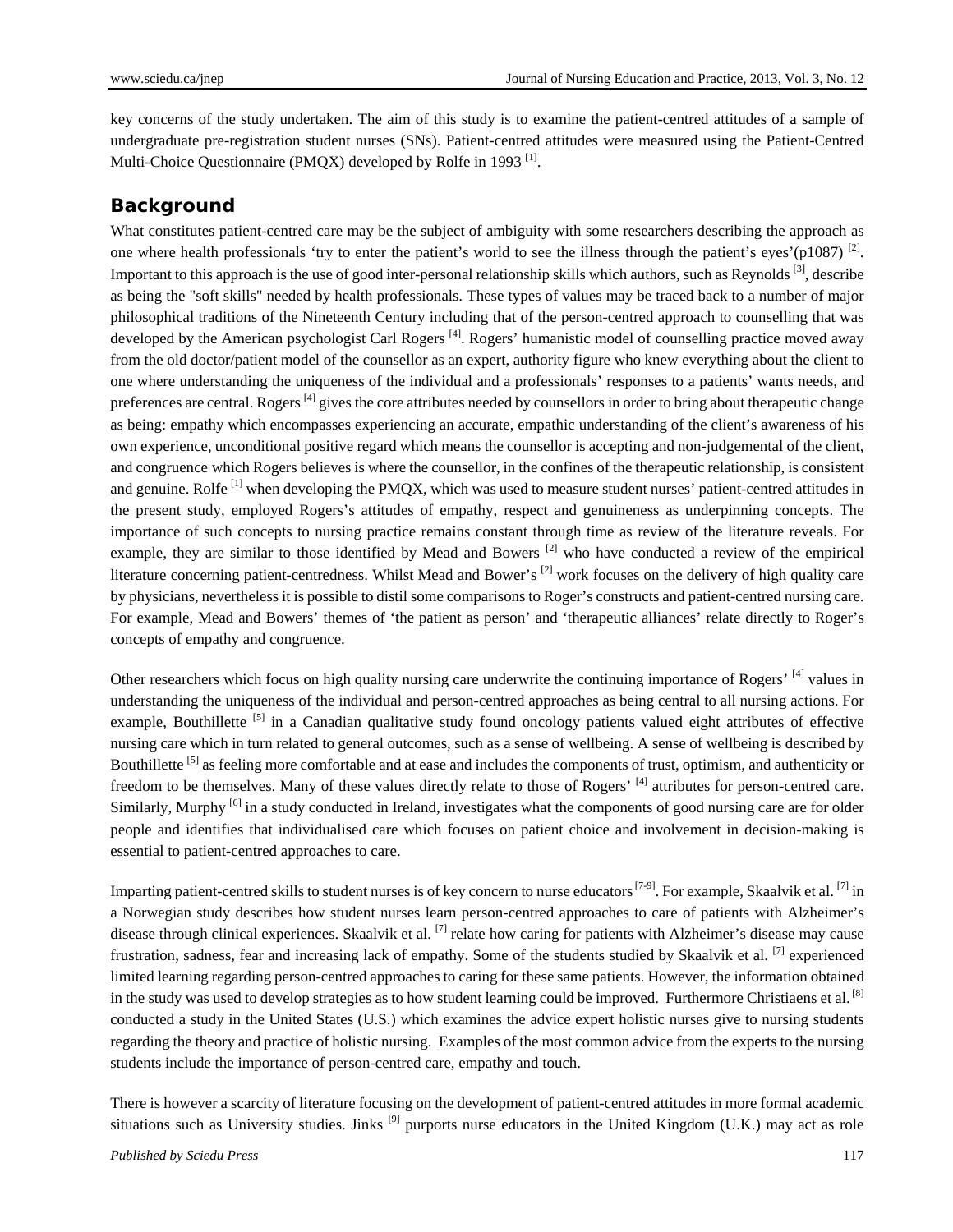models for student nurses and through imitation of caring professional teaching behaviours student nurses may deliver care following the model displayed by educators when caring for patients. McLafferty [10] investigated nurse educators' and student nurses' attitudes toward older people in the UK which reflects Jinks<sup>[9]</sup> hypothesis. McLafferty <sup>[10]</sup> compared the attitudes of student nurses to those of nurse teachers towards working with hospitalised older adults. The results indicated nurse teachers were more positive than the student nurses studied on a number of items concerning care of elderly people. McLafferty concludes it is the responsibility of nurse educators along with clinical staff to dispel the negative stereotypes that student nurses bring into nursing.

Examination of the literature concerning measurement of patient-centred attitudes of healthcare students revealed there is a relative abundance of literature concerning physicians. Mead and Bower  $^{[2]}$  in a review of the methodological approaches to the measurement of doctors' patient-centredness identifies there are a number of approaches to measurement and a variety of measurement scales available for use. There are also a number of studies looking at the measurement of medical student's patient-centredness. For example, Haidet et al.  $^{[11]}$  describes a study in the U.S. which examines the attitudes of medical students towards patient-centred care. In a survey of 673 students in the first, third, and fourth years of medical school and using the Patient–Practitioner Orientation Scale (PPOS)  $^{[12]}$ , it was found those studying in the earlier years of medical school had significantly higher patient-centred attitudes whereas students in the later years of medical training displayed attitudes that were more doctor-centred and paternalistic.

Little literature was found concerning the measurement of patient-centred attitudes of student nurses. One of the very few studies identified is conducted by Rolfe  $^{[13]}$ . Using the same scale used in the present study, Rolfe found in a survey of 267 U.K. student nurses that high levels of patient-centredness at commencement of the course were associated with age, marital status and radicalism. Positive changes in patient-centredness during the course of the programme were associated with variables such as class size and a student-centred climate. Jinks  $\left[9\right]$  also reports on use of the PMQX and found in a national sample of 192 pre-registration students that the majority had patient-centred attitude scores that fell within the noticeably therapeutic attitude range. Significantly higher scores were associated with those in the later stages of the University programme and the males in the sample.

It may be concluded whilst Rogers  $^{[4]}$  concepts of person-centredness may be considered by some to be dated, they are still highly relevant to the provision of high quality nursing care today. Using Rogers' concepts of valuing people as individuals with different needs and aspirations is an important approach to care-giving; nursing students need to learn this wherever the setting. This study is designed is explore present-day student nurse patient-centred attitudes to care.

## **2 Materials & methods**

#### **2.1 Design**

A validated survey tool developed by Rolfe<sup>[1]</sup> was used to measure the patient-centred attitudes of nursing students in a U.K. University.

## **2.2 Setting & sample**

149 student nurses from a single U.K. University.

#### **2.3 Instrument**

The patient-centred attitudes of 149 student nurses were measured using the PMQX which is an instrument developed by Rolfe  $^{[1]}$  to measure attitudes of empathy, genuineness and respect  $^{[4]}$ . The questionnaire consisted of ten statements covering the three attitudes, made to a nurse by a patient with each statement being followed by five possible replies. The replies reflect different levels of attitude being assessed from highly subtractive (this is the least person-centred response -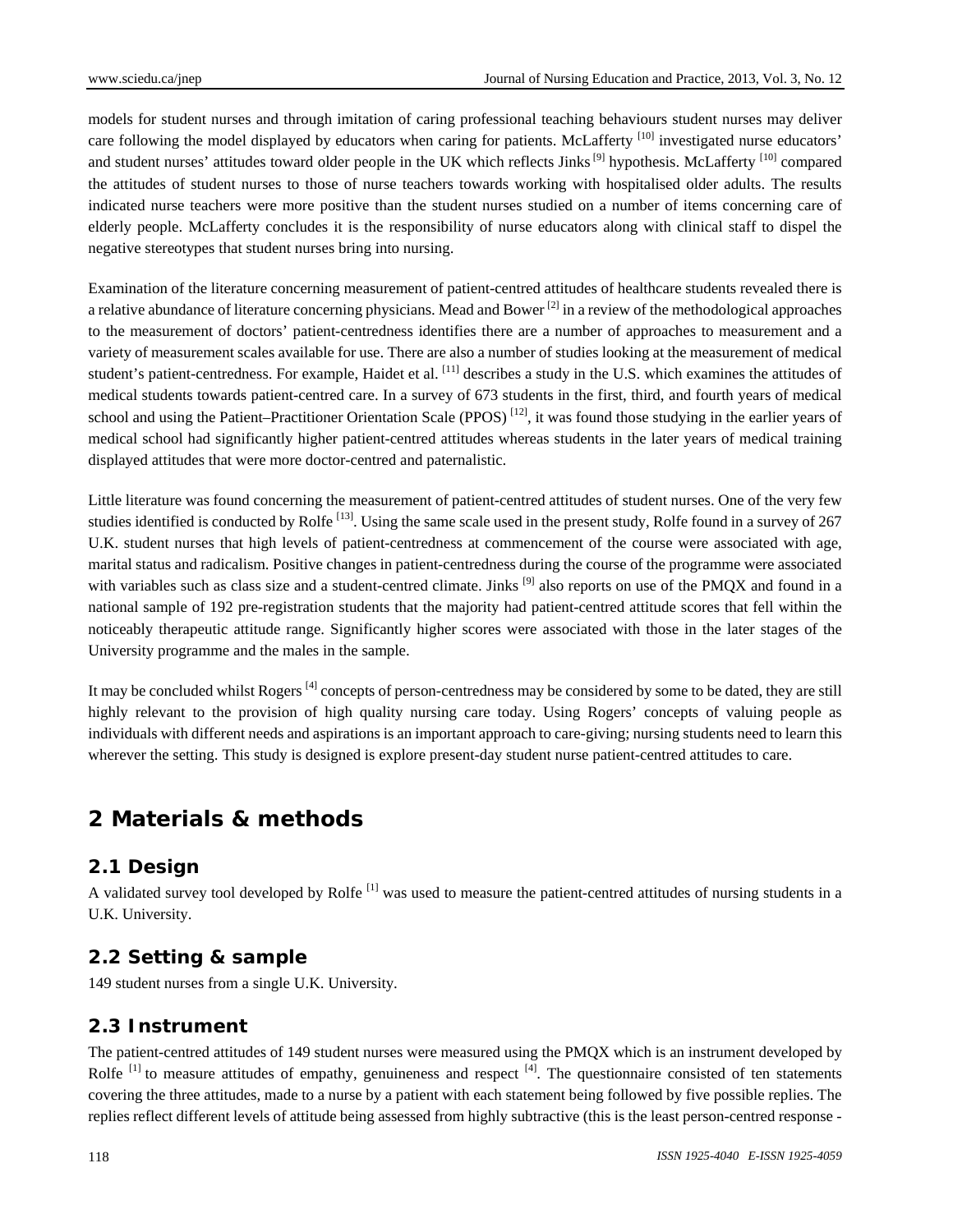level 1) to highly additive (the most person-centred response - level 5). For example, statement number three on the PMQX has a patient saying to a nurse 'I feel strange when I enter a room with other people in it. Everyone looks at me.' This is followed by five replies, designed in this instance to measure the empathic response of the nurse. The level 1 (least patient-centred/highly subtractive) response in this case is 'Try in those situations to keep eye contact with people. I'm sure you'll soon find that you are feeling better'. The level 5 (most patient centred/highly additive) response on the other hand is 'So if there are already other people in the room when you go in, you feel awkward and embarrassed. I also detect a sense of unworthiness, as you feel you have no right to be there'. The respondent is required to select one response to each statement which results in a score for each of the three attitudes and estimates of an overall patient-centredness score being made.

Rolfe  $^{[1]}$  categorised the total PMOX scores achieved by the participant as representing from significantly untherapeutic attitudes to significantly therapeutic attitudes. An overview of the scoring system that was developed by Rolfe is given in Table 1.

| <b>PMQX Score</b> | Categorisation                       |
|-------------------|--------------------------------------|
| $10-19$           | Significantly untherapeutic attitude |
| $20-29$           | Noticeably untherapeutic attitude    |
| 30                | Minimally therapeutic attitude       |
| $31 - 40$         | Noticeably therapeutic attitude      |
| $41 - 50$         | Significantly therapeutic attitude   |

**Table 1.** PMQX scoring

### **2.4 Validity and reliability**

Rolfe<sup>[1]</sup> tested the validity and reliability of the PMQX by undertaking a number of studies. To summarise Rolfe<sup>[1]</sup> validated the PMQX against the Barrett-Lennard Relationship Inventory <sup>[14]</sup> which is a similar but is longer and more time consuming to administer. With data collected from a sample of 94 nursing students Rolfe found correlations between the average PMQX and BLRI scores were high ( $r=0.3$ ,  $P=0.005$ ). Test-retest measures of reliability were also undertaken with a further group of 87 students and a test-retest reliability coefficient was found to be 0.86. Piloting the instrument with a further 327 students Rolfe found the PMQX scores of this sample ranged from a minimum of 25 which is below the minimally therapeutic level of 30 to a maximum of 47 which is considered to be significantly therapeutic. The mean was 37.775 with approximately two-thirds of the students having scores ranging from 33 to 42.

For this study, a small pilot study was undertaken in September 2011 by the present authors with a focus on presentation and acceptability of the PMQX. A small sample of student nurses who were not part of the main sample group but had similar characteristics were asked to comment on the usability of the PMQX. The sample was asked questions concerning ease of understanding the clinical scenarios and their applicability. No adverse comments were made and therefore only minor changes concerning typographical errors and presentation were carried out.

#### **2.5 Sample details**

The setting of the study was a University in the North West of England that offers a range of healthcare programmes including undergraduate, pre-registration nurse educational programmes. The total population of nursing undergraduates in the University in any given academic year is approximately 1100. A convenience sample of student nurses who were undertaking pre-registration undergraduate courses in adult, child, mental health and learning disability nursing were approached to take part in the study.

#### **2.6 Data collection**

*Published by Sciedu Press* 119 Having gained permission from senior educational managers to access the nursing students a time for researcher access was arranged which was usually before or after the students had completed a programmed teaching session. Following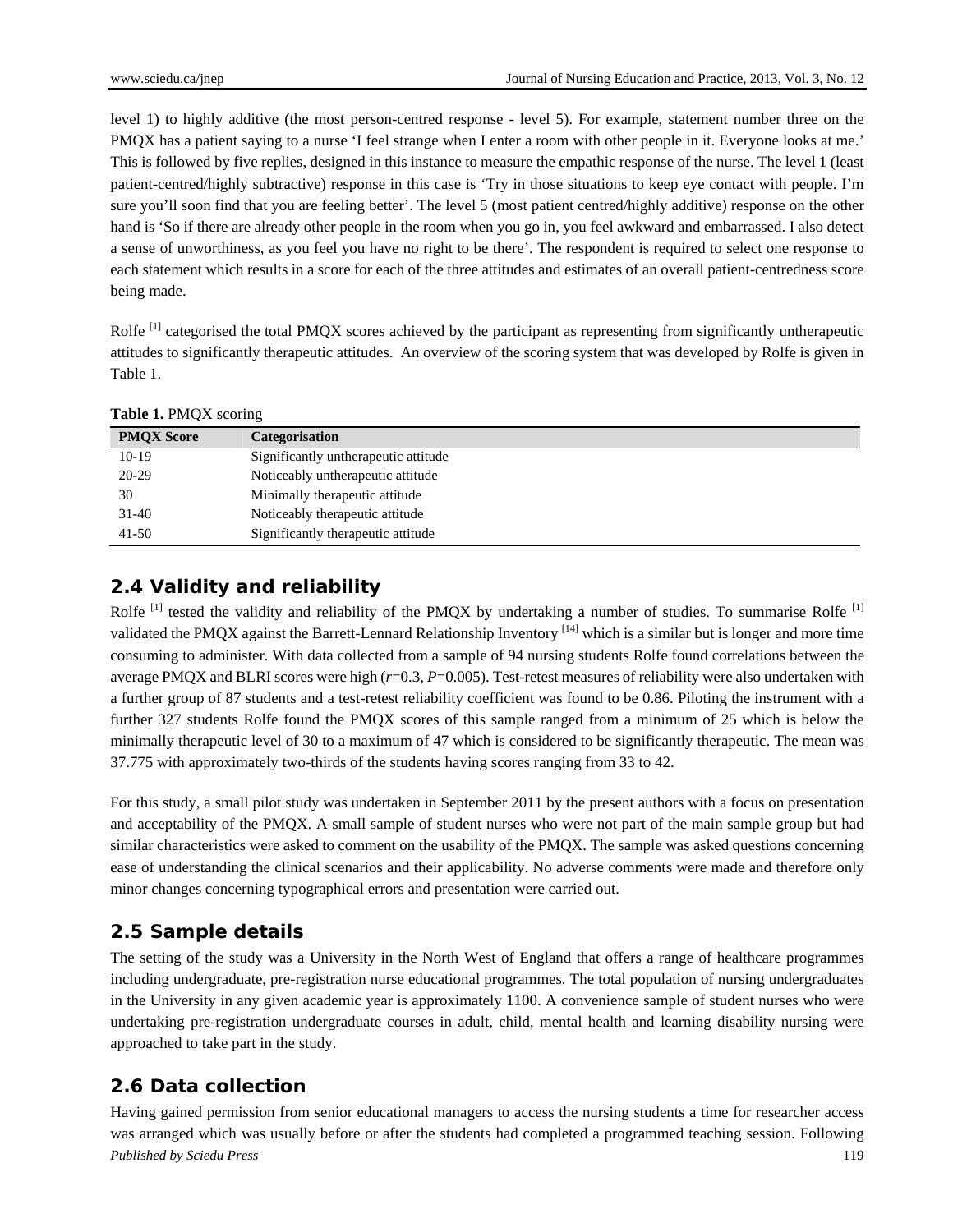initial explanations concerning the purpose of the study, reassurances were given that participation was entirely voluntary and any student not wishing to complete the PMQX could leave without suffering any academic or personal penalties. However, most students decided to participate in the study. Participating students viewed the experience as an interesting opportunity to know how to calculate their patient-centred scores. Maximum and minimum times for completion of the PMQX were found to be around 20 minutes to one hour. Those who completed the questionnaire were asked to leave quietly so as not to disturb the remainder of the group. The students were asked to keep a note of responses so feedback on how to score their PMQX responses could be given.

## **2.7 Ethics**

University ethical approval was obtained to undertake the study. The principles of informed consent were applied with information about the study being distributed two weeks before the data collection took place (October 2011). Written consent was not obtained as the voluntary nature that governed completion of the PMQX was taken as implying consent. Permission to use the PMOX for the study was acquired from the author of the instrument  $^{[1]}$ .

Data were stored in accordance with the University ethical guidance; all data is to be stored for 10 years and to be kept in secure environment. Paper based records will be destroyed in accordance with University confidential waste policy.

## **2.8 Data analysis**

Data were entered into SPSS 18.0 (PASW) for analysis, with standard descriptive analyses being performed for all the variables. As the total caring scores constituted the sum of ordinal ratings, nonparametric procedures were used to analyse this variable. Total caring scores were compared with regard to gender, year of study and branch of nursing. Differences between the two respondent groups on demographic and training variables were compared using standard descriptive analyses.

# **3 Findings**

One hundred and fifty four students were approached to take part in the study. There were five incomplete questionnaires that were discarded. Therefore the final data set contained the results from 149 respondents. Generally it was found mental health, female student nurses (119, 80.0%), aged between 21 to 29 years (77, 51.7%) and who were in their third year of study (82, 55.0%) dominated the sample group. The least represented were child branch (20, 13.4%), male students (30, 20.0%), those aged under 20 years (25, 16.8%), and who were in their second year of study (24, 16.1%). These findings are displayed in table 2.

| <b>Characteristics</b> |                      | Frequency | Percentage |
|------------------------|----------------------|-----------|------------|
| Gender                 | Male                 | 30        | 20%        |
|                        | Female               | 119       | 80%        |
| Age                    | Under 20 years       | 25        | 16.8%      |
|                        | 21-29 years          | 77        | 51.7%      |
|                        | 30-39 years          | 27        | 18.1%      |
|                        | Over 40 years        | 20        | 13.4%      |
| Year of study          | 1 <sup>st</sup> Year | 43        | 28.9%      |
|                        | $2nd$ Year           | 24        | 16.1%      |
|                        | $3rd$ Year           | 82        | 55%        |
| <b>Branch</b>          | Adult                | 36        | 24.2%      |
|                        | Mental Health        | 50        | 33.6%      |
|                        | Child                | 20        | 13.4%      |
|                        | Learning Disability  | 43        | 28.9%      |

#### **Table 2.** Sample details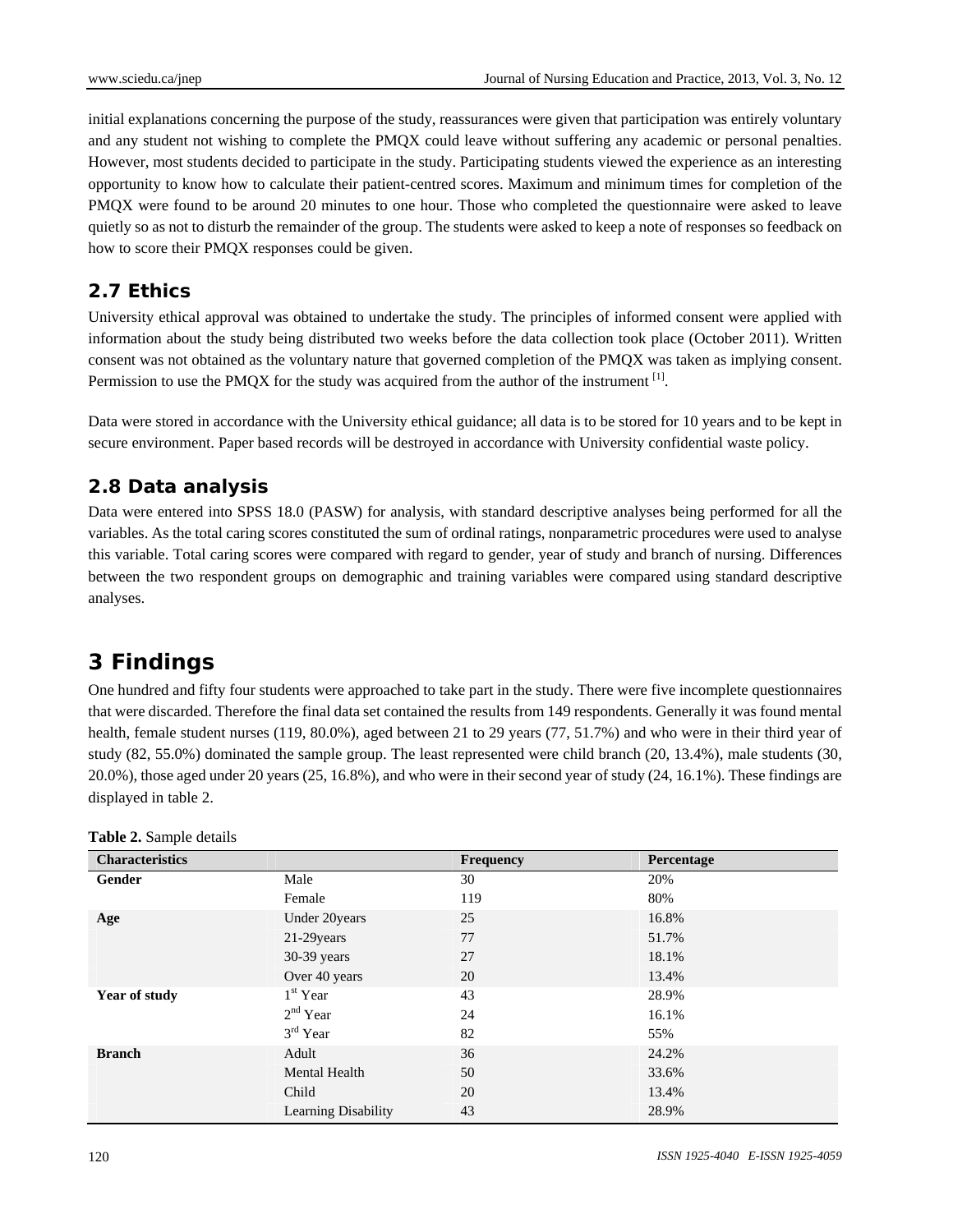The findings indicate that the range of the students' PMQX scores were 26 to 48 and the mean for the whole sample was 38.83 there were a small number of PMQX scores at the lower end of the distribution curve indicating that is few students had low PMQX scores that were only minimally therapeutic (n=8 had PMQX scores of under 30). Many more of the sample had high PMQX scores that were therapeutic (n=85 had PMQX scores of over 40). However the mean PMQX scores for the total sample were 38.83 which is what Rolf (1993) identifies as being within the noticeably therapeutic attitude range. Those that scored higher within the noticeably therapeutic attitude range were males (mean PMQX scores = 36.45), those under 20 years old (mean PMQX scores = 37), second year students (mean PMQX scores = 36.96) and child branch students (mean PMQX scores = 37.55). Participants receiving lower scores but still within the noticeably therapeutic attitude range were females (n= 119) (mean PMQX scores = 34.39), those aged 30 to 39 years old (n=27) (mean PMOX scores 34.74), first year students  $(n=43)$  (mean PMOX scores = 35.51) and learning disability students  $(n=$ 43) (mean PMQX scores = 35.28). Table 3 shows the mean and standard deviations for total caring scores across genders, age categories, year of study, and branch of nursing.

| <b>Characteristics</b> |                      | <b>Mean</b> | SD  |
|------------------------|----------------------|-------------|-----|
| Gender                 | Male                 | 36.45       | 3.6 |
|                        | Female               | 34.33       | 4.7 |
| Age                    | Under 20years        | 37.00       | 3.6 |
|                        | 21-29 years          | 36.03       | 3.9 |
|                        | $30-39$ years        | 34.74       | 4.0 |
|                        | Over 40 years        | 36.55       | 4.0 |
| <b>Year of study</b>   | $1st$ Year           | 35.51       | 4.1 |
|                        | $2nd$ Year           | 36.96       | 2.6 |
|                        | $3rd$ Year           | 36.02       | 4.1 |
| <b>Branch</b>          | Adult                | 35.94       | 4.2 |
|                        | <b>Mental Health</b> | 36.12       | 3.9 |
|                        | Child                | 37.55       | 3.5 |
|                        | Learning Disability  | 35.28       | 3.8 |
| Overall                |                      | 38.83       | 3.8 |

A Mann-Whitney analysis was conducted with results of U score of 1,323.5 (*p* < .028, two tailed) for gender between groups.

# **4 Discussion**

The results gathered from this study provide some interesting findings. The higher PMQX scores (demonstrating a more patient centred attitude) of the males in the sample provides some evidence that caring behaviours are not innate. Also caring behaviours may be learnt during professional socialisation processes which are an inherent part of nurse educational programmes. This point is made by Jinks and Bradley  $[15]$  who found the tendency towards beliefs in gender and nursing stereotypes had diminished through time in participants enrolled in the study. In a replicated attitude survey of newly recruited student nurses it was found that student nurse beliefs concerning an attitude statement that 'women are more affectionate and caring than men' (p125) appeared to have weakened over a ten year period. There is, however, evidence male nurses may exhibit caring behaviours differently than females, which may be associated with common male nurse stereotypes. It may be concluded that whilst men may exhibit care behaviours differently to females the albeit limited evidence presented in this study is that males are more patient-centred than females.

Whilst no findings related to other extraneous variables were identified in the present study it is possible to compare the findings to those of Rolf<sup> $[12]$ </sup> and Jinks<sup>[9]</sup> who have undertaken similar studies. Such comparisons help to put into context the findings of the present study. For example, Rolfe had a range of PMQX scores being 25 to 47, the mean being 37.775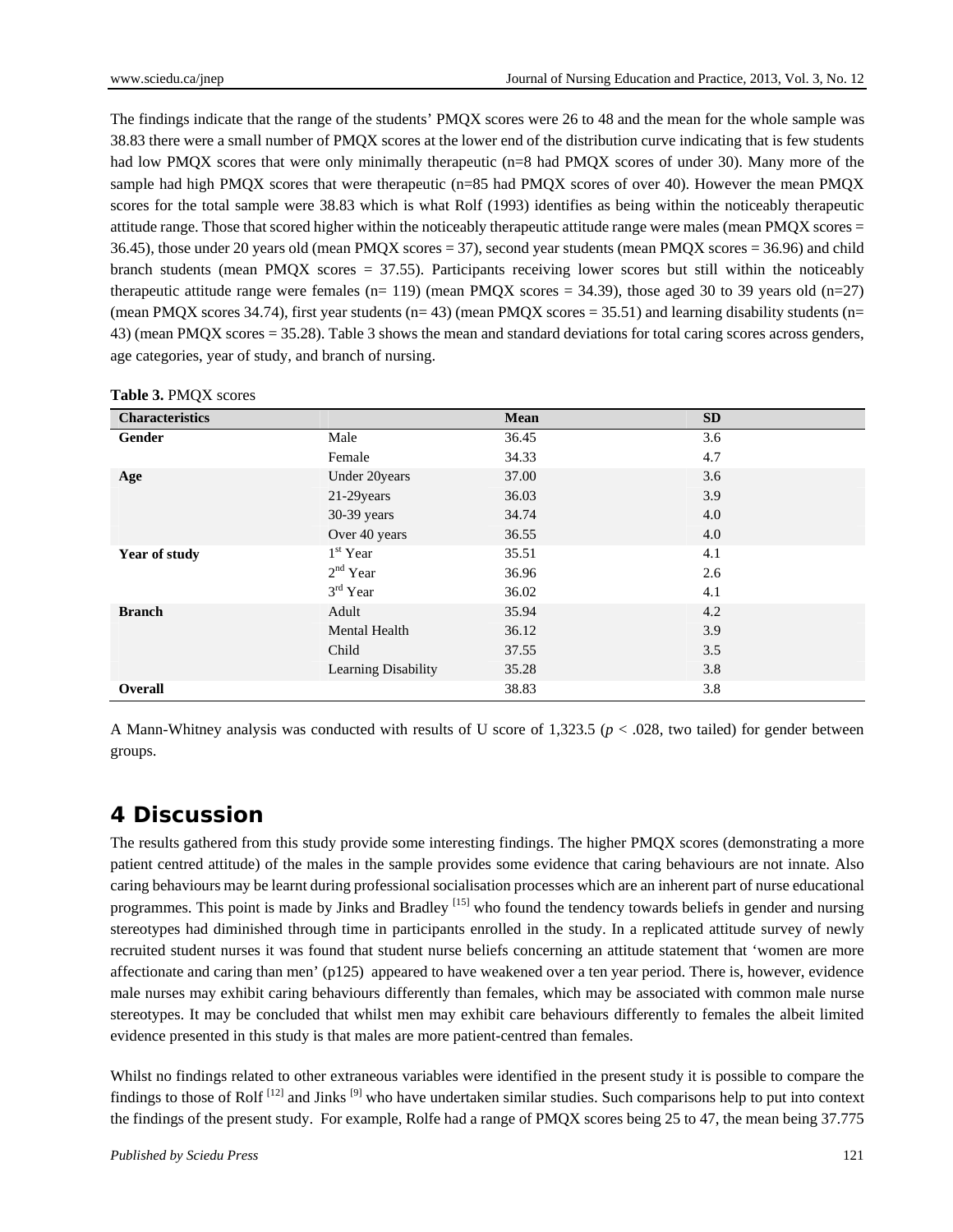and the standard deviation 4.413. Jinks  $^{[9]}$  reports a similar range of PMQX scores to Rolfe, with scores being 26 to 47. However, the mean PMQX scores reported by Jinks are more than Rolfe's with the scores being 38.96. In the present study the range of the students PMQX is similar to both Rolfe and Jinks, however the mean PMQX scores of the students in the present study is higher than those reported by both Rolfe<sup>[12]</sup> and Jinks<sup>[9]</sup> which may indicate a slight trend in student nurse patient-centred scores have increased over time (Rolfe study in 1993, Jinks study 1997). This is a reassuring finding because it confirms that generally the majority of students display appropriate attitudes to care delivery expected in present nursing care.

Whilst Rolfe<sup>[12]</sup> reports no significant findings related to other variables, Jinks<sup>[9]</sup> does report third year students in the sample had significantly higher PMQX scores than those students enrolled in earlier programme years in their training. This leads Jinks to theorise the level of the programme of nurse training the students were enrolled on had a positive effect on the student nurse participants' patient centred attitudes. Whilst the same was not found in the present study it was found that second and third year students mean PMQX scores were higher than students enrolled in first year of studies. However it is acknowledged that further research is needed to confirm Jinks <sup>[9]</sup> findings perhaps using a longitudinal cohort study approach.

The findings of the present study also need to be viewed in general context of the study's limitations. For example, whilst some of the characteristics of the sample used in the present study conform to what national profiles of pre-registration undergraduate cohorts of student nurses in the UK are reported as being some do not. The age range of the sample group as related earlier was found to be predominately 21-29 years old. As Buchan and Seccombe <sup>[17]</sup> relate those aged 26 and over account for more than 40% of all applications for nurse education in the UK and represent 46% of all those accepted. However, this may be changing as in 2012, Buchan and Seccombe<sup>[17]</sup> found increases in applicants to nurse education have mainly been associated with those aged under 25. Other characteristics of the sample do, however, differ. For example, there are more males in the present study than would be expected in this type of sample group. Buchan and Seccombe <sup>[17]</sup> estimate about 92% of applicants to nurse education are women with men accounting for only one in 10 (11%) of accepted applicants in the U.K. Again this feature of the student nurse population in the UK maybe changing as Buchan and Seccombe <sup>[17]</sup> relate the number of male recruits has dropped from being nearly 15% of applicants in 1999. Similarly adult nursing students are under- represented in the present study. Again Buchan and Seccombe  $[17]$  estimate national commissioning numbers for adult nursing students are around 69% of total recruits, whereas mental health student numbers are 17% and learning disability 3%. It may be concluded the sample in the present study is therefore skewed with more males, mental health and learning disability students being included than would be expected on a national basis. Whilst this does not invalidate the findings of the present study it does support the view that further studies with larger sample groups are needed.

Other limitations of the present study relate to use of the PMQX. For example, more widespread use of the PMQX would give greater reassurances of its reliability and validity. The fact the instrument was developed nearly two decades ago calls into question the relevance of some of the questionnaire items in the climate of healthcare provision today. However, as related earlier the small pilot study conducted directly prior to the present study did not identify that the PMQX clinical scenarios as being out-dated. Also, other similar instruments have been used over time without significant amendments and the development work undertaken by Rolfe  $^{[1]}$  when originally constructing the instrument was extensive. Other limitations of the study that have been referred to previously relate to the convenience nature of the sample group and its relative small sample size which call into question the generalisability of the study's findings. Nevertheless it is thought in view of current interest in raising the standards of patient care in the UK and the importance placed on patient-centred approaches this study is timely and relevant to current healthcare outcomes.

Whilst the limitations of this study are acknowledged nevertheless our findings have a number of implications for nurse education. For example, Murphy et al  $[8]$  relate how caring is a central value in nursing practice and acquiring caring competences is a crucial component of nurse education programmes. However, Chiovitti <sup>[19]</sup> describes the concept of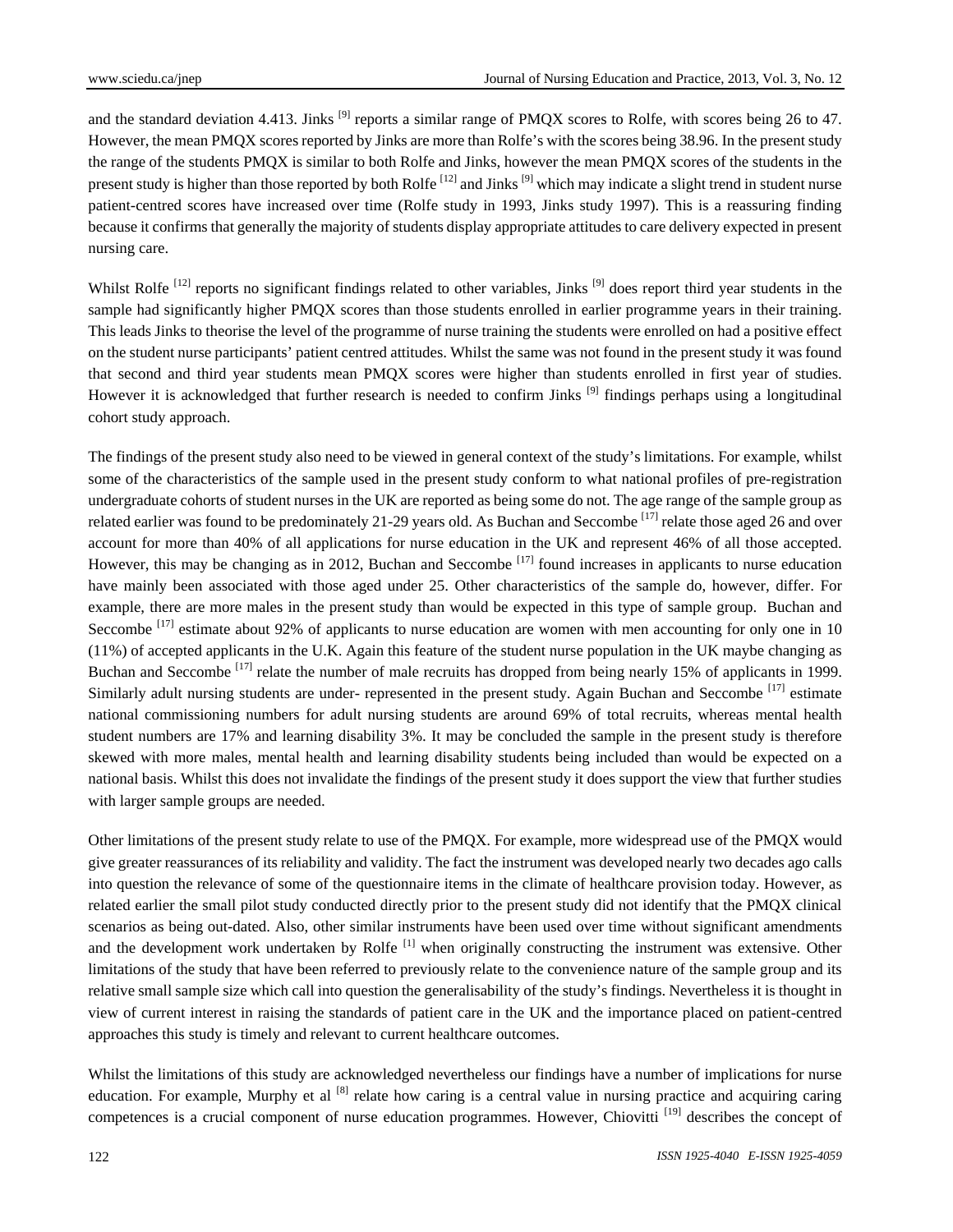caring as intangible and abstract and even an invisible component of nursing practice. Nonetheless inherent in all caring behaviours is the ability to treat people as unique individuals though the adoption of patient-centred approaches. Despite the importance of students acquiring patient-centred skills assessment of such skills at recruitment and during the course of a nurse education programme there are few if any tools available to measure caring attributes. Whilst more research around the use of the PMQX is needed it is believed there are many potential uses of the instrument in educational practice. As related earlier the students studied found feedback on the individual PMQX scores useful and interesting. Used in non-punitive reflective type sessions the PMQX offers interesting opportunities to explore how patient-centred approaches maybe translated into practice-related scenarios and provides a means for nurse educators to role model such behaviours.

## **5 Conclusions**

Whilst the various aspects of the study's limitations may mitigate some of the findings of the study nonetheless it is believed this study has many positive and useful features. Evidence indicating the recruited student participant's demonstrate high levels of patient-centred attitudes and this being particularly true for the male students is particularly reassuring. The Rogerian underpinnings of this study and humanistic beliefs are a direct contrast to the cult of individual that many social commentators see as pervaded both UK and the many others Western Nations' belief systems [20]. There is also some evidence that some care standards in the UK are unsatisfactory <sup>[21]</sup>. For example, findings of the recent report of the UK Care Quality Commission<sup>[21]</sup> shows whilst there were many examples of high quality care observed during the CQC inspections on a few occasions poor standards of care were witnessed. Whilst this study only provides very limited evidence to inform such weighty debates there is no denying the University where the study was undertaken needs to be cognizant of the study's findings. Recruitment strategies at the University need a continued focus on assessment of candidates' patient-centred attitudes. Also, the introduction of educator-guided self-reflective activities for the students that include informed patient-centred care approaches needs further consideration.

## **References**

- [1] Rolfe G. The Patient-Centred Multi-Choice Questionnaire: developing an instrument for the measurement of patient-centredness in student nurses Journal of Advanced Nursing. 1993; 18: 120-1267. PMid:8429156 http://dx.doi.org/10.1046/j.1365-2648.1993.18010120.x
- [2] Mead N & Bower P. Patient-centredness: a conceptual framework and review of the empirical literature Social Science & Medicine. 2000; 51: 1087-1110. http://dx.doi.org/10.1016/S0277-9536(00)00098-8
- [3] Reynolds A. Patient-centred care Radiologic Technology. 2009; 81(2): 133-47. PMid:19901351
- [4] Rogers C. The Necessary and Sufficient Conditions for Therapeutic Personality Change. Journal of Consulting Psychology. 1957; 21: 97-103. http://dx.doi.org/10.1037/h0045357
- [5] Bouthillette F. Oncology patients' perceptions of quality nursing care Evidence Based Nursing. 2001; 4(1): 3.
- [6] Murphy K. A qualitative study explaining nurses' perceptions of quality care for older people in long-term care settings in Ireland. Journal of Clinical Nursing. 2007; 16 (3): 477-85. PMid:17335523 http://dx.doi.org/10.1111/j.1365-2702.2005.01526.x
- [7] Skaalvik MW, Norman HK & Henrikson N. Student experiences in learning person-centred care of patients with Alzheimer's disease as perceived by nursing students and supervising nurses. Journal of Clinical Nursing. 2010; 19(17/18): 2639-48. PMid:20920084 http://dx.doi.org/10.1111/j.1365-2702.2010.03190.x
- [8] Christiaens G, Abegglen JA, & Gardner A. Expert holistic nurses' advice to nursing students. Journal of Holistic Nursing. 2010; 28(3): 201-8. PMid:20585104 http://dx.doi.org/10.1177/0898010110369176
- [9] Jinks AM. Caring for patients, caring for student nurses, Ashgate, Aldershot. 1997.
- [10] McLafferty E. A comparison of nurse teachers and student nurses attitudes towards hospitalised older adults Nurse Education Today. 2005; 25(6): 472-9. PMid:15993516 http://dx.doi.org/10.1016/j.nedt.2005.04.007
- [11] Haidet P, Dains JE, Paterniti DA, Hechtel L, Chang T, Tseng E, Rogers JC. Medical student attitudes toward the doctor–patient relationship Medical Education. 2002; 36(6): 568–574. PMid:12047673 http://dx.doi.org/10.1046/j.1365-2923.2002.01233.x
- [12] Krupat E, Rosenkranz SL, Yeager CM, Barnard K, Putnam SM, Inui TS. The practice orientations of physicians and patients: the effect of doctor–patient congruence on satisfaction. Patient Educ Couns. 2000; 39: 49–59. http://dx.doi.org/10.1016/S0738-3991(99)00090-7

*Published by Sciedu Press* 123